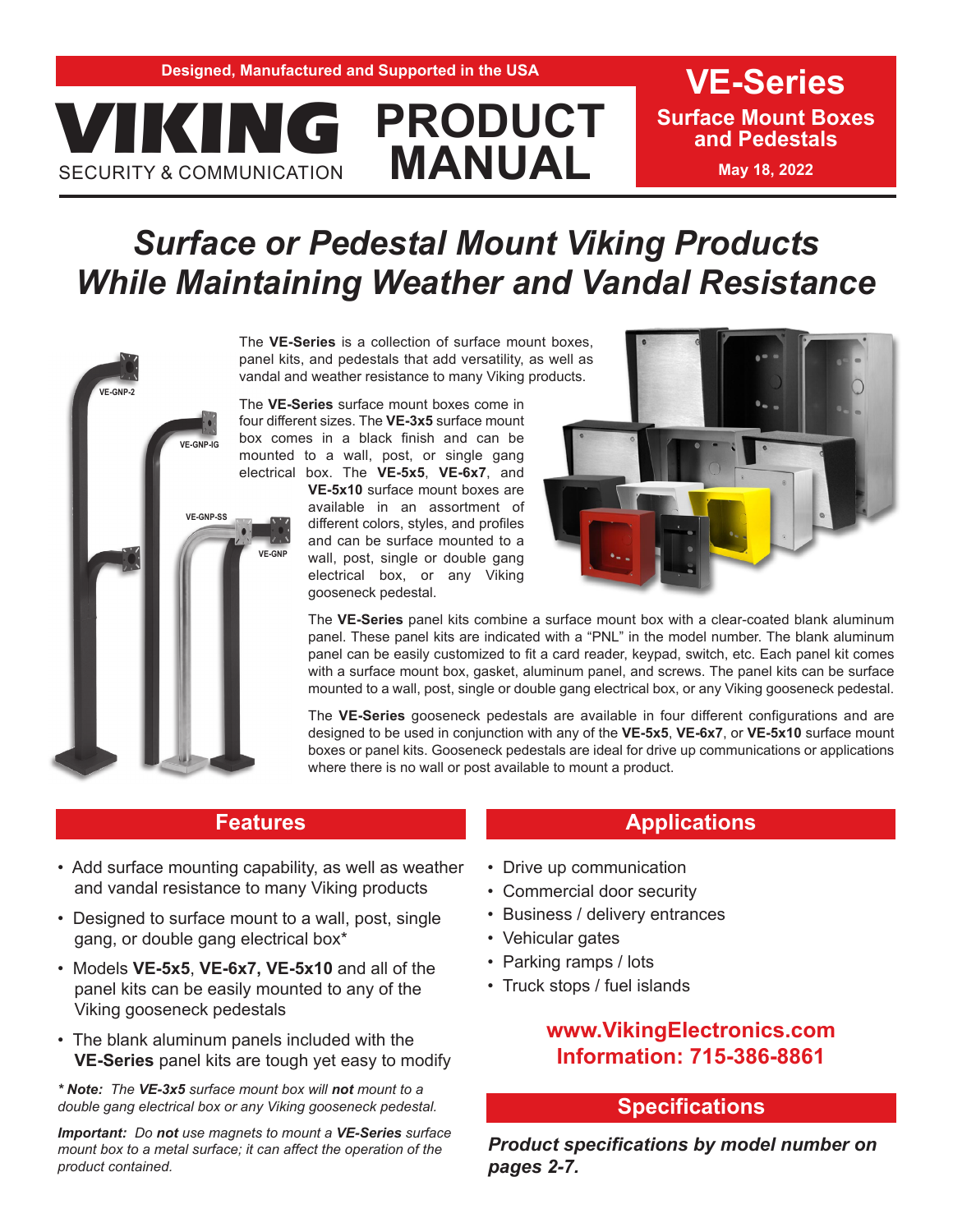



**3x5\* =** Mount Viking products with a 3"x5" faceplate. **5x5 =** Mount Viking products with a 5"x5" faceplate. **6x7 =** Mount Viking products with a 6"x7" faceplate. **5x10 =** Mount Viking products with a 5"x10" faceplate.

#### **Panel Kit B**

**PNL =** Model is a panel kit that comes with a clear-coated blank aluminum panel that is easily customized to fit a card reader, keypad, switch, etc. Each panel kit comes with a surface mount box, gasket, aluminum panel, and screws.

**[blank] =** Model is a standard surface mount box.

**Style of the Surface Mount Box C**

> **NR =** Model has no rainguard / overhang. **[blank] \* =** Model comes with a built-in rainguard / overhang for extra protection.

**D**

#### **Color of the Surface Mount Box**

**[blank] =** Black UV stable fine texture powder paint. **RD =** Red UV stable fine texture powder paint. **SS =** Stainless steel with #4B brushed finish. **WH =** White UV stable fine texture powder paint. **YL =** Yellow UV stable fine texture powder paint.

*\* Important: Model VE-3x5 is only available as a surface mount box, in black, with no rainguard, and will not mount to a double gang box or any Viking gooseneck pedestal.*

#### **Installation and Specifications**

#### **A. VE-3x5 Surface Mount Box**

**Material:** 0.062" thick (16 gauge) CRS **Finish:** UV stable black fine texture powder paint **Shipping Weight:** 1.0 lb (0.45 kg)

*Important: Model VE-3x5 is only available as a surface mount box, in black, with no rainguard, and will not mount to a double gang box or any Viking gooseneck pedestal.*

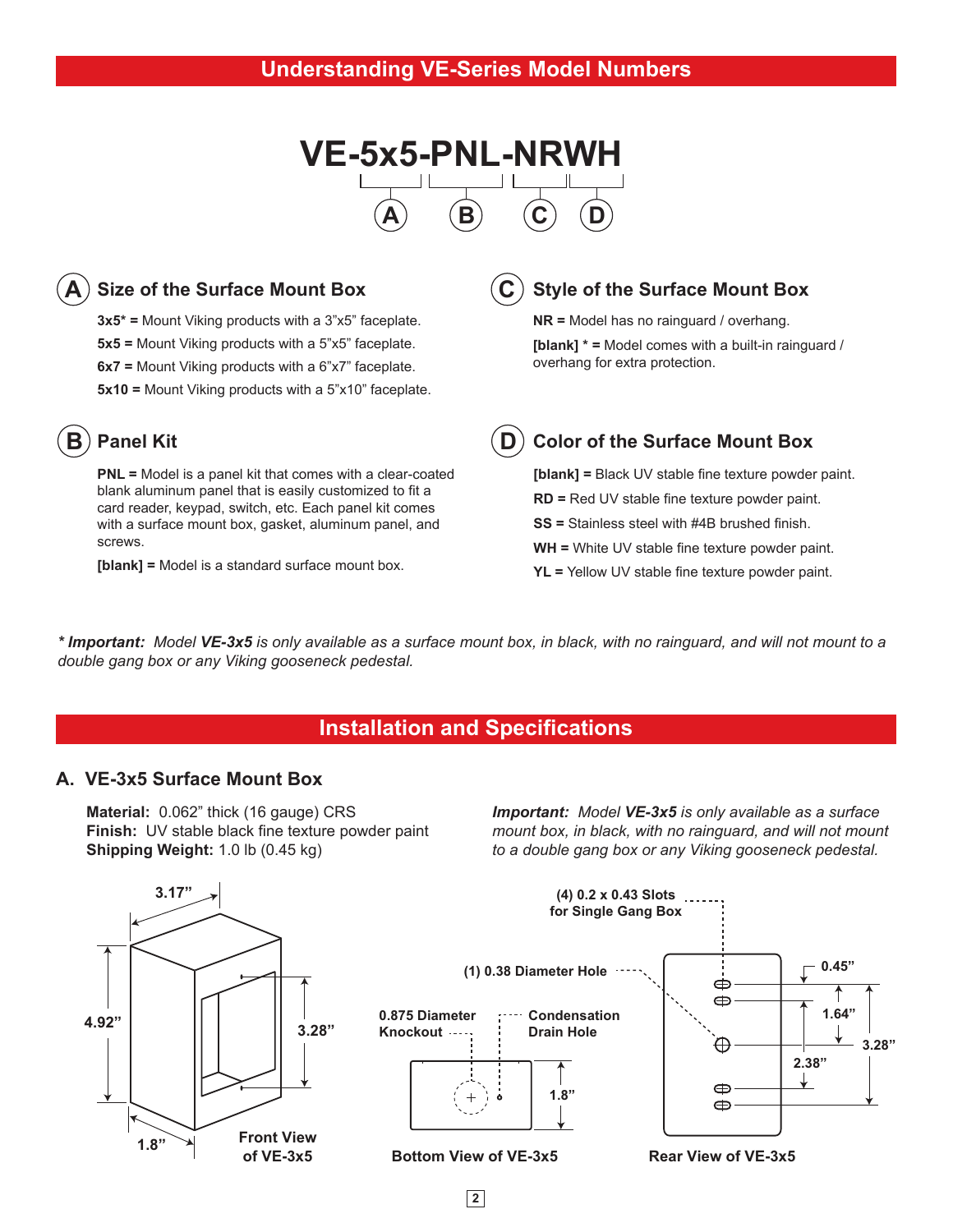#### **B. VE-5x5 Surface Mount Boxes**

| <b>Model</b>     | <b>Material</b>                                          | <b>Finish</b>                              | <b>Shipping Weight</b>     |
|------------------|----------------------------------------------------------|--------------------------------------------|----------------------------|
| $VE-5x5$         | $0.062$ " thick (16 gauge) CRS                           | UV stable black fine texture powder paint  | 1.7 lb (0.77 kg)           |
| $VE-5x5-NR$      | 0.062" thick (16 gauge) CRS                              | UV stable black fine texture powder paint  | 1.6 lb $(0.73 \text{ kg})$ |
| <b>VE-5x5-SS</b> | 0.060" thick (16 gauge) marine grade 316 stainless steel | #4B brushed                                | 1.8 lb (0.82 kg)           |
| VE-5x5-NR-SS     | 0.060" thick (16 gauge) marine grade 316 stainless steel | #4B brushed                                | 1.7 lb $(0.77 \text{ kg})$ |
| $VE-5x5-RD$      | 0.062" thick (16 gauge) CRS                              | UV stable red fine texture powder paint    | 1.7 lb (0.77 kg)           |
| VE-5x5-NR-RD     | 0.062" thick (16 gauge) CRS                              | UV stable red fine texture powder paint    | 1.6 lb $(0.73 \text{ kg})$ |
| VE-5x5-WH        | 0.062" thick (16 gauge) CRS                              | UV stable white fine texture powder paint  | 1.7 lb (0.77 kg)           |
| VE-5x5-NR-WH     | $0.062$ " thick (16 gauge) CRS                           | UV stable white fine texture powder paint  | 1.6 lb $(0.73 \text{ kg})$ |
| VE-5x5-YL        | 0.062" thick (16 gauge) CRS                              | UV stable yellow fine texture powder paint | 1.7 lb (0.77 kg)           |
| VE-5x5-NR-YL     | 0.062" thick (16 gauge) CRS                              | UV stable yellow fine texture powder paint | 1.6 lb (0.73 kg)           |





**Rear View of Surface Mount Box or Surface Mount Box with No Rainguard**



#### **C. VE-5x5-PNL Panel Kits**

| <b>Model</b>           | <b>Included Surface</b><br><b>Mount Box</b> | <b>Panel Material</b>            | <b>Panel Finish</b>                | <b>Shipping Weight</b>     |
|------------------------|---------------------------------------------|----------------------------------|------------------------------------|----------------------------|
| VE-5x5-PNL             | $VE-5x5$                                    | 0.081" thick (12 gauge) aluminum | UV stable clear gloss powder paint | 2.0 lb (0.91 kg)           |
| VE-5x5-PNL-NR          | $VE-5x5-NR$                                 | 0.081" thick (12 gauge) aluminum | UV stable clear gloss powder paint | 1.9 lb $(0.86 \text{ kg})$ |
| VE-5x5-PNL-SS          | <b>VE-5x5-SS</b>                            | 0.081" thick (12 gauge) aluminum | UV stable clear gloss powder paint | 2.0 lb (0.91 kg)           |
| <b>VE-5x5-PNL-NRSS</b> | VE-5x5-NR-SS                                | 0.081" thick (12 gauge) aluminum | UV stable clear gloss powder paint | 1.9 lb $(0.86 \text{ kg})$ |
| VE-5x5-PNL-RD          | $VE-5x5-RD$                                 | 0.081" thick (12 gauge) aluminum | UV stable clear gloss powder paint | 2.0 lb (0.91 kg)           |
| <b>VE-5x5-PNL-NRRD</b> | $VE-5x5-NR-RD$                              | 0.081" thick (12 gauge) aluminum | UV stable clear gloss powder paint | 1.9 lb $(0.86 \text{ kg})$ |
| VE-5x5-PNL-WH          | VE-5x5-WH                                   | 0.081" thick (12 gauge) aluminum | UV stable clear gloss powder paint | 2.0 lb (0.91 kg)           |
| VE-5x5-PNL-NRWH        | VE-5x5-NR-WH                                | 0.081" thick (12 gauge) aluminum | UV stable clear gloss powder paint | 1.9 lb $(0.86 \text{ kg})$ |
| VE-5x5-PNL-YL          | <b>VE-5x5-YL</b>                            | 0.081" thick (12 gauge) aluminum | UV stable clear gloss powder paint | 2.0 lb (0.91 kg)           |
| VE-5x5-PNL-NRYL        | VE-5x5-NR-YL                                | 0.081" thick (12 gauge) aluminum | UV stable clear gloss powder paint | 1.9 lb $(0.86 \text{ kg})$ |



**Front View of Surface Mount Box with No Rainguard**

**2.38" 5.22"**

**5.14"**

**3**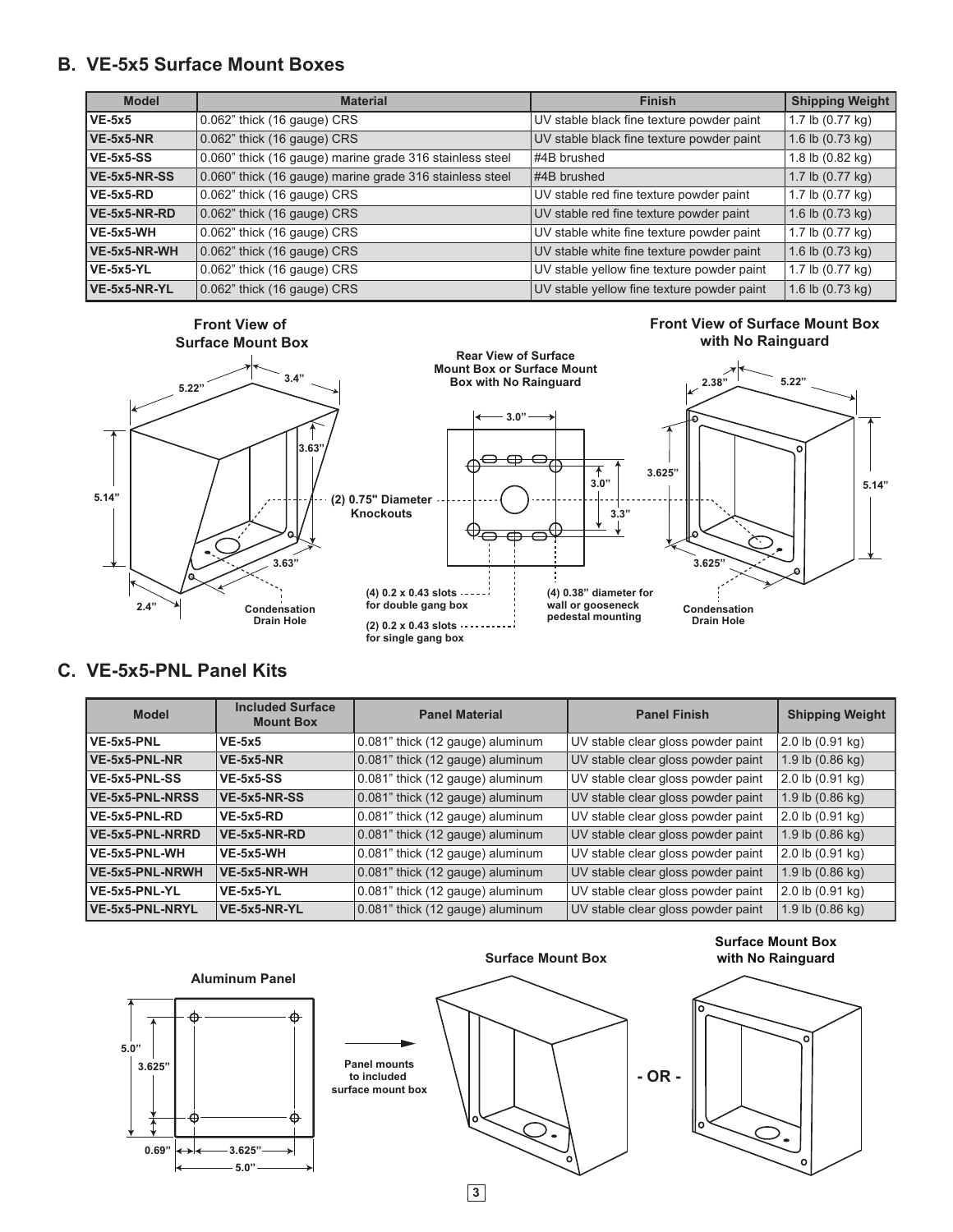#### **D. VE-6x7 Surface Mount Boxes**

| <b>Model</b> | <b>Material</b>                                          | <b>Finish</b>                             | <b>Shipping Weight</b>                |
|--------------|----------------------------------------------------------|-------------------------------------------|---------------------------------------|
| $VE-6x7$     | $(0.062"$ thick (16 gauge) CRS                           | UV stable black fine texture powder paint | 2.1 b(0.95 kq)                        |
| $VE-6x7-NR$  | $(0.062)$ " thick $(16$ gauge) CRS                       | UV stable black fine texture powder paint | $(2.0 \text{ lb } (0.91 \text{ kg}))$ |
| VE-6x7-SS    | 0.060" thick (16 gauge) marine grade 316 stainless steel | $\#4B$ brushed                            | 2.2 lb (1.0 kg)                       |
| VE-6x7-NR-SS | 0.060" thick (16 gauge) marine grade 316 stainless steel | $ $ #4B brushed                           | $ 2.1 \text{ lb } (0.95 \text{ kg}) $ |



### **E. VE-6x7-PNL Panel Kits**

| <b>Model</b>    | <b>Included Surface</b><br><b>Mount Box</b> | <b>Panel Material</b>                    | <b>Panel Finish</b>                | <b>Shipping Weight</b> |
|-----------------|---------------------------------------------|------------------------------------------|------------------------------------|------------------------|
| VE-6x7-PNL      | $VE-6x7$                                    | 0.081" thick (12 gauge) aluminum         | UV stable clear gloss powder paint | $2.4$ lb $(1.09$ kg)   |
| $VE-6x7-PNL-NR$ | $VE-6x7-NR$                                 | $ 0.081$ " thick (12 gauge) aluminum     | UV stable clear gloss powder paint | $2.3$ lb $(1.04$ kg)   |
| VE-6x7-PNL-SS   | <b>VE-6x7-SS</b>                            | 0.081" thick (12 gauge) aluminum         | UV stable clear gloss powder paint | 2.5 lb (1.13 kg)       |
| VE-6x7-PNL-NRSS | <b>VE-6x7-NR-SS</b>                         | $\vert$ 0.081" thick (12 gauge) aluminum | UV stable clear gloss powder paint | 2.4 lb (1.09 kg)       |

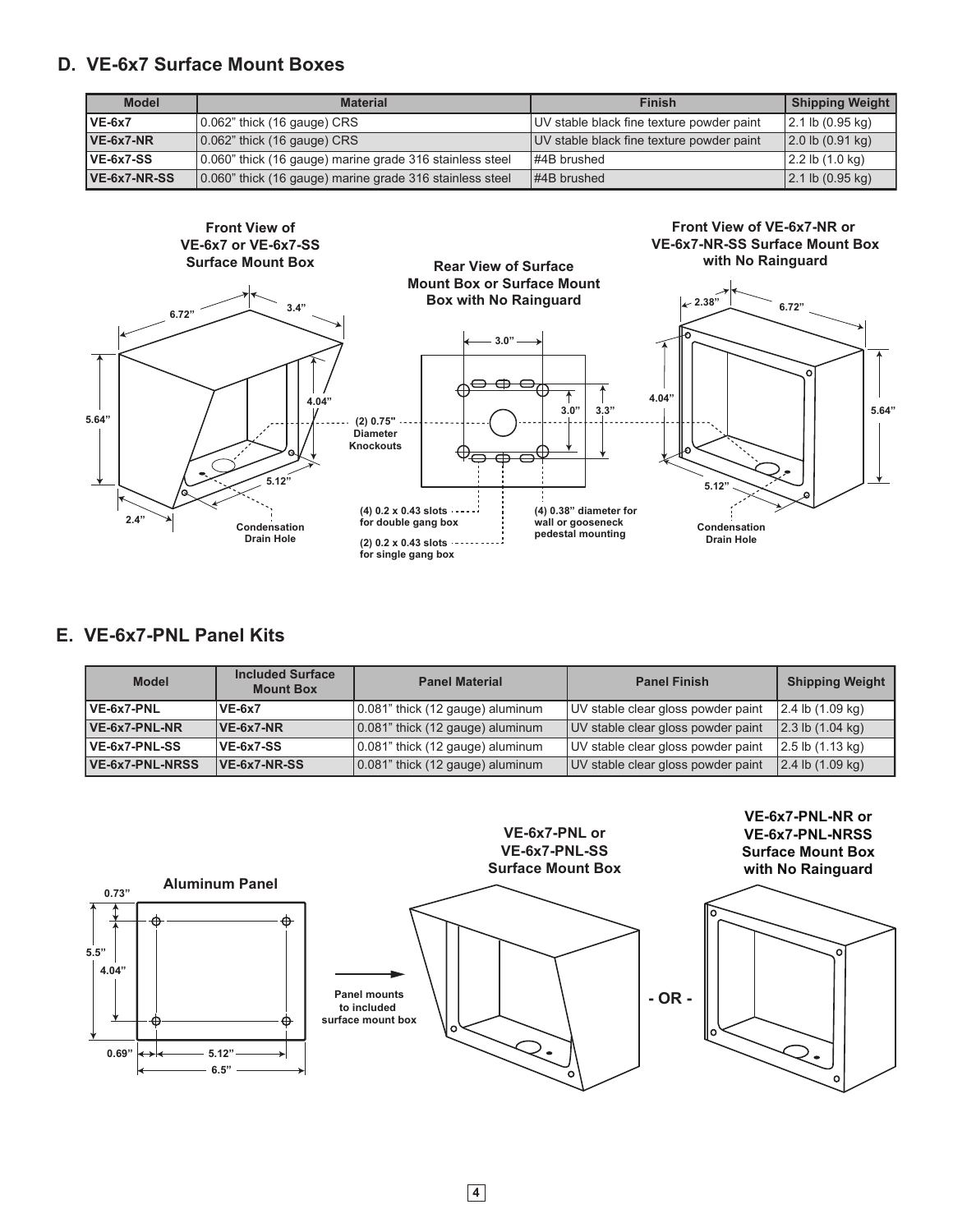#### **F. VE-5x10 Surface Mount Boxes**

| <b>Model</b>         | <b>Material</b>                                          | <b>Finish</b>                             | <b>Shipping Weight</b> |
|----------------------|----------------------------------------------------------|-------------------------------------------|------------------------|
| <b>VE-5x10</b>       | $\vert$ 0.062" thick (16 gauge) CRS                      | UV stable black fine texture powder paint | 2.7 lb (1.22 kg)       |
| <b>VE-5x10-NR</b>    | $ 0.062$ " thick (16 gauge) CRS                          | UV stable black fine texture powder paint | $ 2.6$ lb $(1.18$ kg)  |
| <b>VE-5x10-SS</b>    | 0.060" thick (16 gauge) marine grade 316 stainless steel | $\#4B$ brushed                            | 2.9 lb (1.32 kg)       |
| <b>VE-5x10-NR-SS</b> | 0.060" thick (16 gauge) marine grade 316 stainless steel | $ $ #4B brushed                           | $ 2.8$ lb $(1.27$ kg)  |



#### **G. VE-5x10-PNL Panel Kits**

| <b>Model</b>            | <b>Included Surface</b><br><b>Mount Box</b> | <b>Panel Material</b>                     | <b>Panel Finish</b>                | <b>Shipping Weight</b> |
|-------------------------|---------------------------------------------|-------------------------------------------|------------------------------------|------------------------|
| VE-5x10-PNL             | <b>VE-5x10</b>                              | 0.081" thick (12 gauge) aluminum          | UV stable clear gloss powder paint | 3.1 lb (1.41 kg)       |
| VE-5x10-PNL-NR          | $VE-5x10-NR$                                | $ 0.081$ " thick (12 gauge) aluminum      | UV stable clear gloss powder paint | 3.0 lb (1.36 kg)       |
| <b>VE-5x10-PNL-SS</b>   | <b>VE-5x10-SS</b>                           | 0.081" thick (12 gauge) aluminum          | UV stable clear gloss powder paint | 3.3 lb (1.36 kg)       |
| <b>VE-5x10-PNL-NRSS</b> | <b>VE-5x10-NR-SS</b>                        | $\vert 0.081$ " thick (12 gauge) aluminum | UV stable clear gloss powder paint | 3.2 lb (1.45 kg)       |



**5**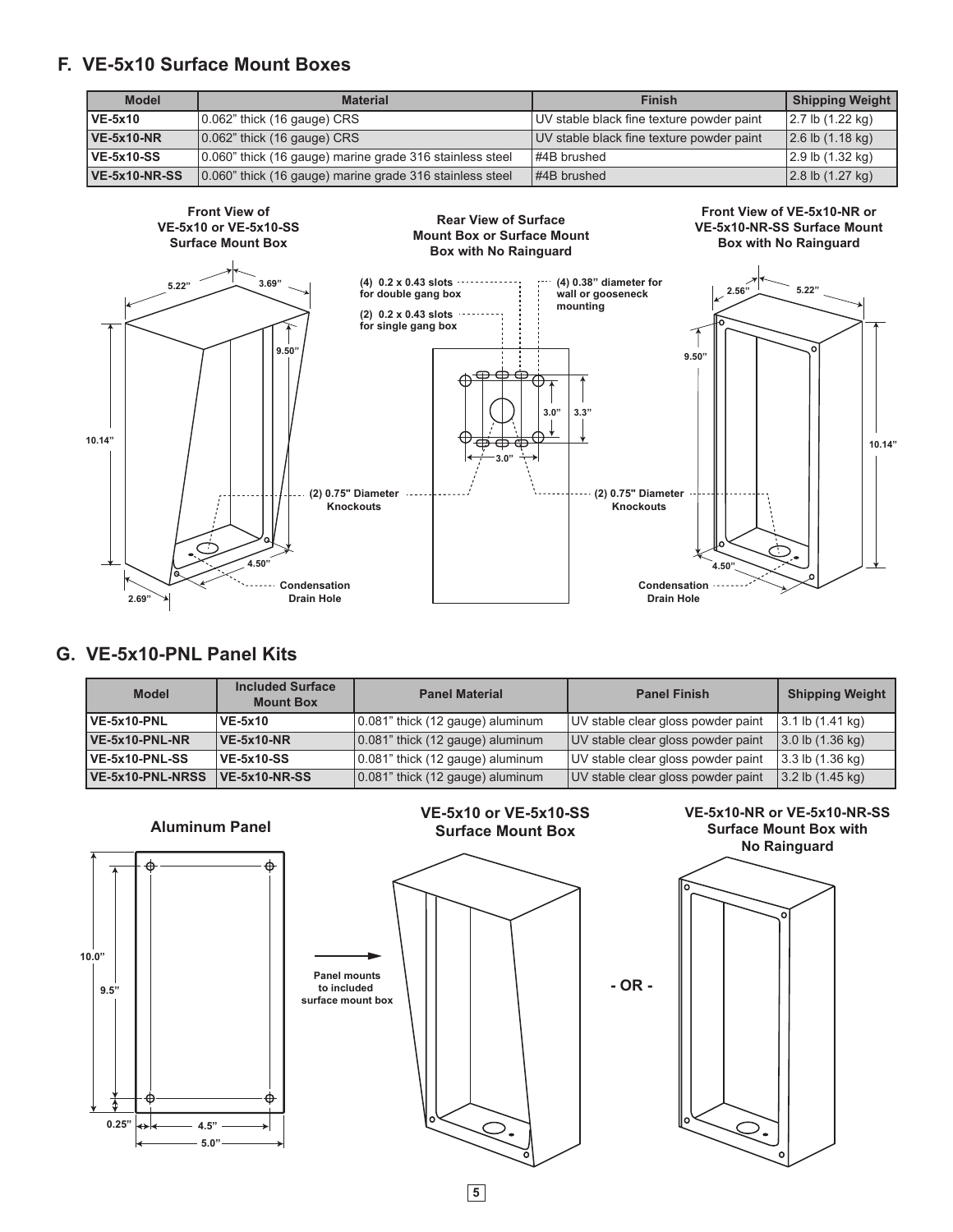#### **H. VE-GNP Gooseneck Pedestal**

**Description:** 42" tall, pad mount, steel gooseneck pedestal. Universal car height for most applications. **Material:** CRS (see gauges below) **Finish:** UV stable black wrinkle powder paint **Shipping Weight:** 17.9 lbs (8.12 kg)

*Note: Adhere included gasket to back of VE-Series backbox then fasten backbox to pedestal.*



#### **I. VE-GNP-SS Gooseneck Pedestal**

**Description:** 42" tall, pad mount, stainless steel gooseneck pedestal. Universal car height for most applications.

**Material:** 304 Stainless Steel (see gauges below) **Finish:** #4B Brushed

**Shipping Weight:** 9.9 lbs (4.49 kg)

*Note: Adhere included gasket to back of VE-Series backbox then fasten backbox to pedestal.*



**6**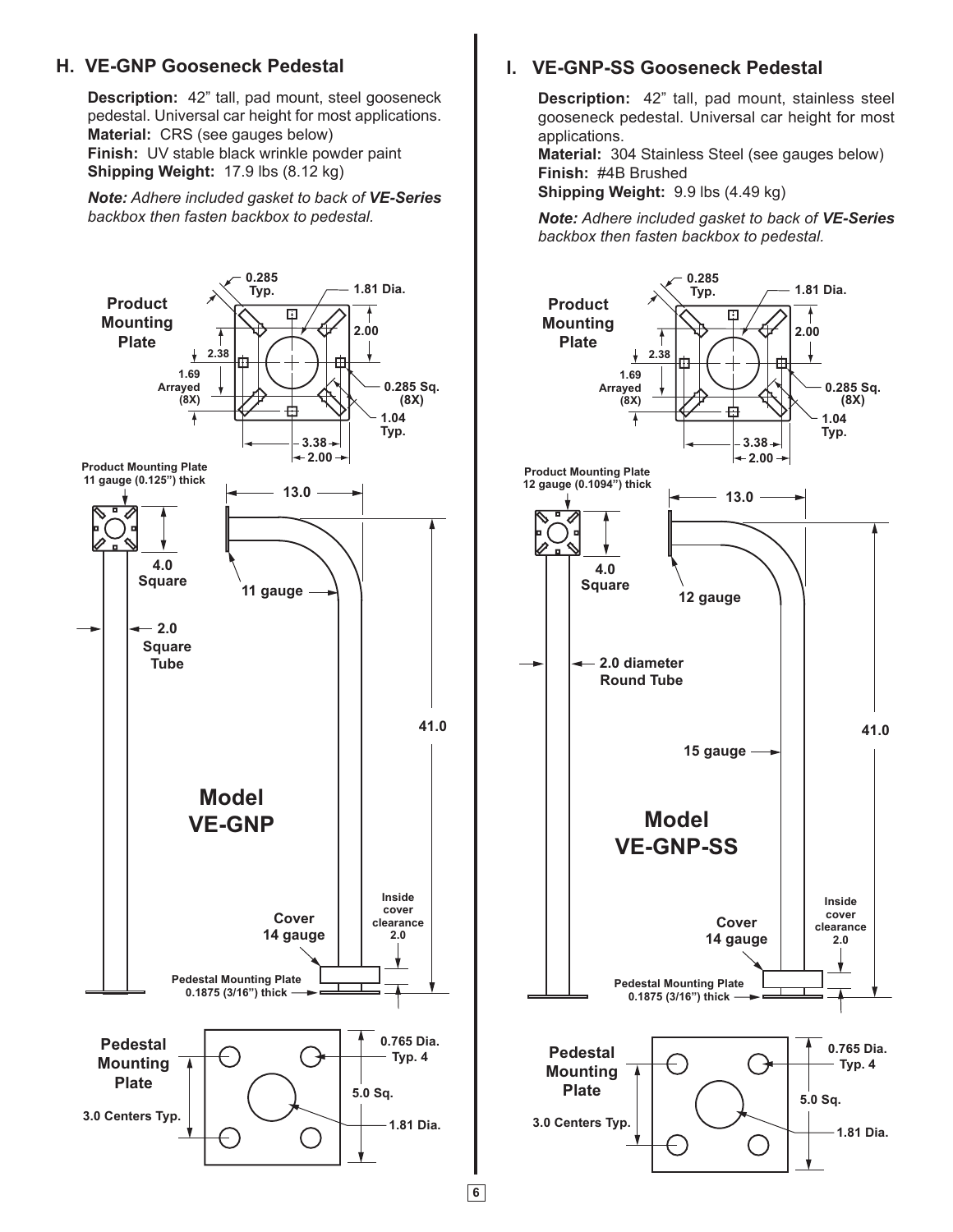#### **J. VE-GNP-IG Gooseneck Pedestal**

**Description:** 64" tall, in-ground/wet cement mount, steel gooseneck pedestal. Insert bottom approximately 22" into ground/cement for 42" tall pedestal (universal car height for most applications). **Material:** CRS (11 gauge)

**Finish:** UV stable black wrinkle powder paint **Shipping Weight:** 20.6 lbs (9.344 kg)

*Note: Adhere included gasket to back of VE-Series backbox then fasten backbox to pedestal.*



**7**

#### **K. VE-GNP-2 Gooseneck Pedestal**

**Description:** 42"/72" tall, dual-height, pad mount, steel gooseneck pedestal. Ideal for both car and truck applications.

**Material:** CRS (see gauges below) **Finish:** UV stable black wrinkle powder paint **Shipping Weight:** 44.7 lbs (20.28 kg)

*Note: Adhere included gasket to back of VE-Series backbox then fasten backbox to pedestal.*